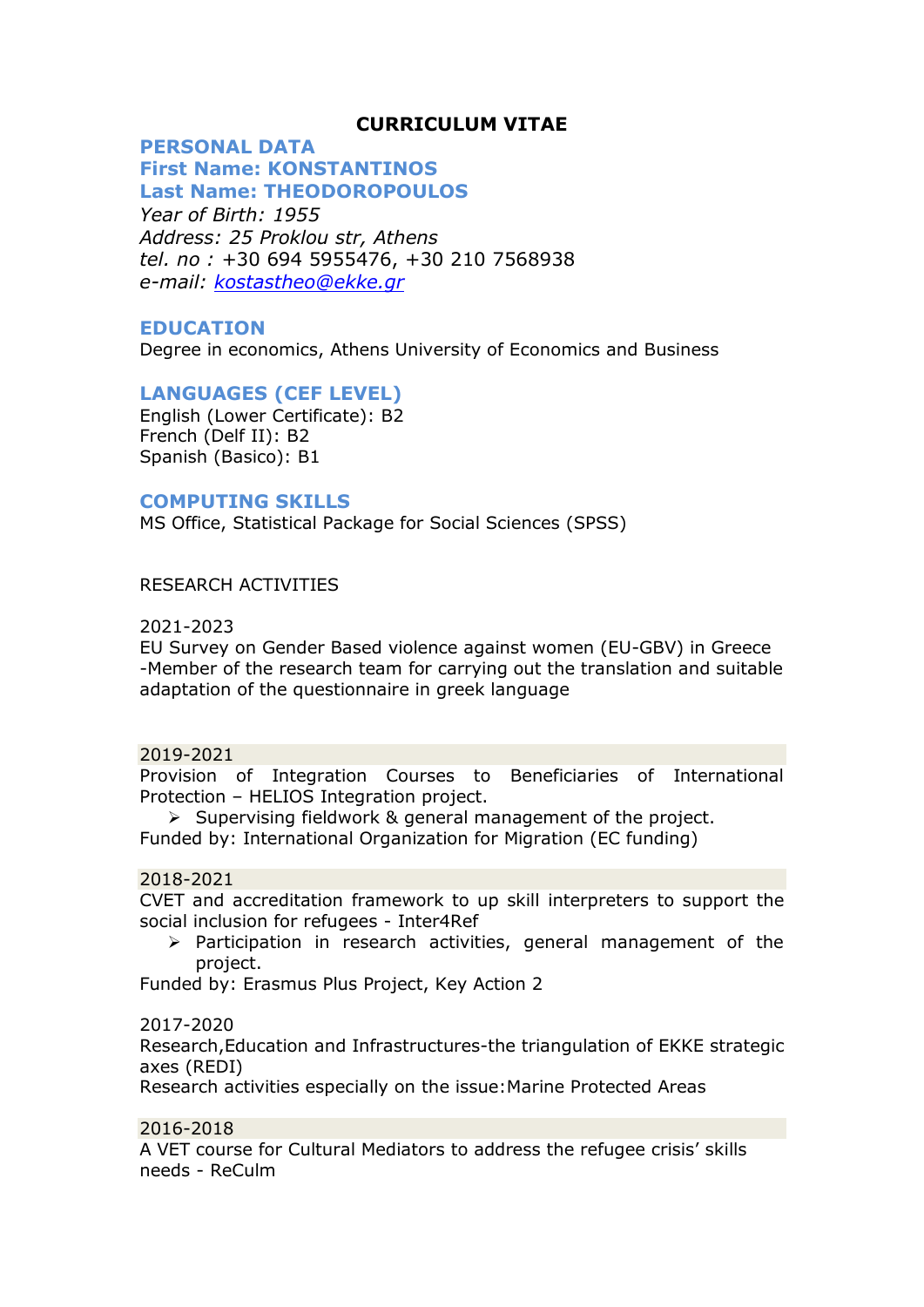$\triangleright$  Participation in research activities, general management of the project.

Funded by: Erasmus Plus Project, Key Action 2

#### 2013-2015

Dynamic data base and mapping representations' management SoDaMap

 $\triangleright$  Participation in research activities, general management of the project.

Funded by: General Secretary for Research and Development.

2005-2010

LIFE/EnviFriendly: "Environmental friendly technologies for rural development" – Evrotas Basin.

 $\triangleright$  Preparation and implementation of the dissemination plan, elaboration of research and administrative reports.

Funded by: EU.

#### 2004

LIFE Project: "Protection of Mediterranean temporary lakes in the island of Crete".

 $\triangleright$  Preparation and implementation of the dissemination plan, elaboration of research and administrative reports.

Funded by: EU

#### 2004

LIFE Project: "Protection of Mediterranean temporary lakes in the island of Crete".

 $\triangleright$  Preparation and implementation of the dissemination plan, elaboration of research and administrative reports.

Funded by: EU

#### 2003

'Haemus: Soft development plan – Nature and Civilisation". Funded by: DAC/Greek Ministry of Environment and Planning.

2001-2003

Rediscovering the Urban Realm and Open Spaces Funded by: Renewable Resourses Centre (KAPE).

#### 2000–2002

Elaboration of the NCSR 'Environmental Information Corner' – collection of web data bases and publications aimed at providing support to envrironmental agencies in the Balkans [\(www.ekke.gr/estia\)](http://www.ekke.gr/estia).

 $\triangleright$  Preparation and planning, regular udating of the databases. Funded by: DAC/Greek Ministry of Environment and Planning.

## **ADMINISTRATIVE EXPERIENCE**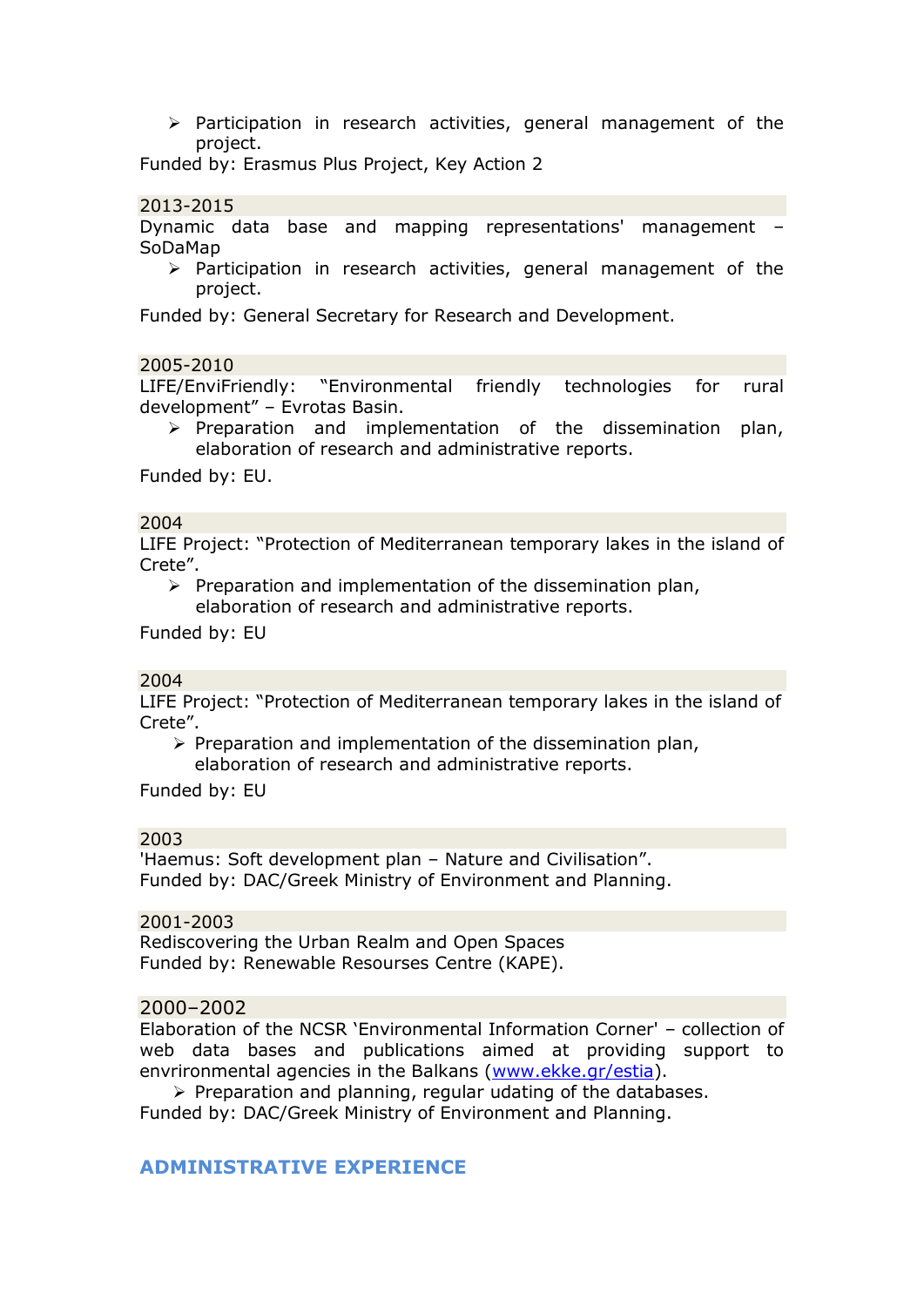# 2000-2006 & 2014-2017

Head of the NCSR Special Account Department, responsible for the economic management of national and EU projects (budget elaboration, accounting, fund raising).

## **AWARDS - DISNTINCTIONS**

Award for LIFE *Envifriendly,* as one of the best five (Best–of–the– Best LIFE ENVIRONMENT Projects (2009-2010).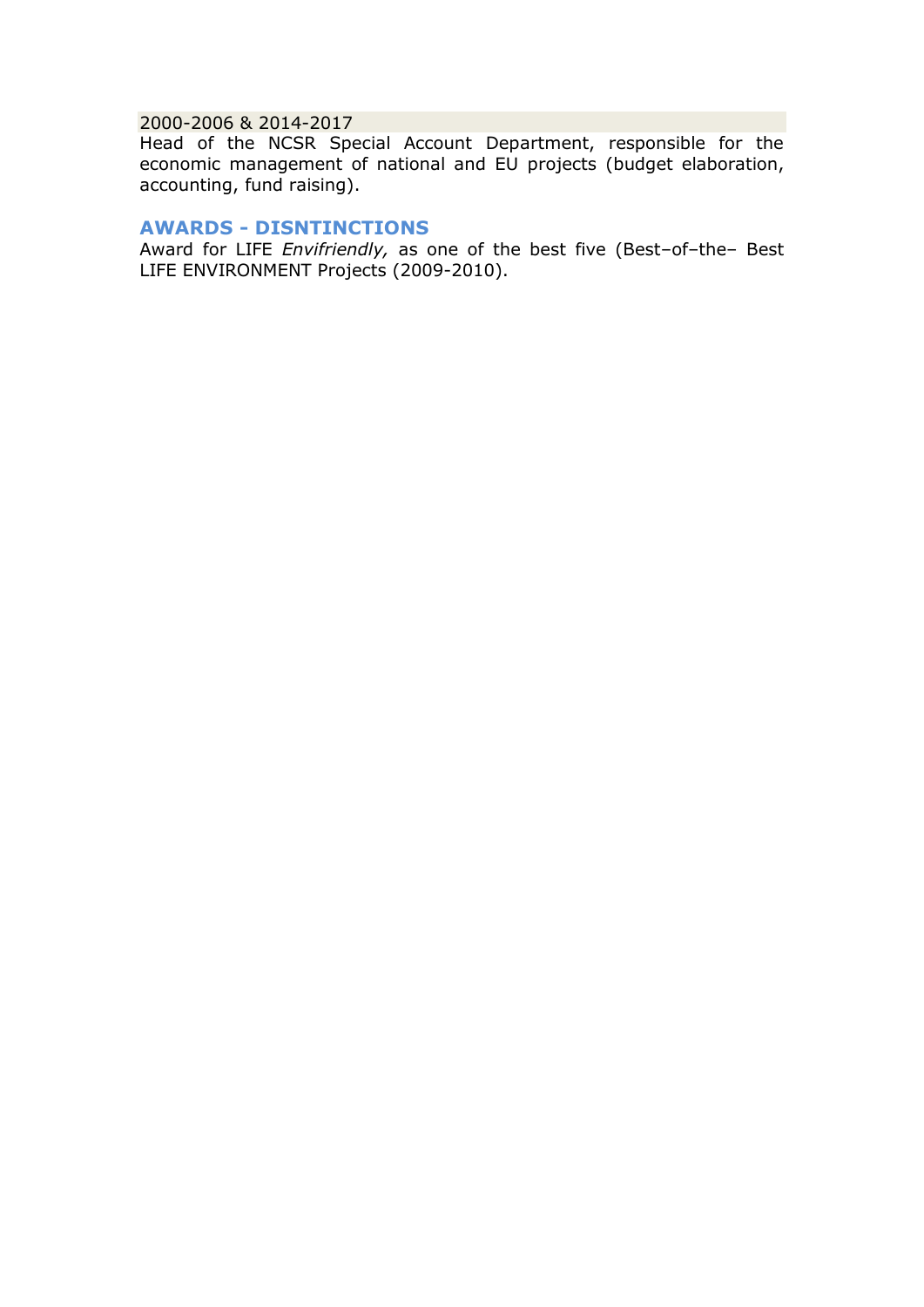# **PUBLICATIONS**

# **Book chapters in collective volumes**

● Tzoraki O.,Vardakas L., Nikolaidis N., Skoulikidis N., Economou, A., Papadoulakis V., Tsakiris K., Th. Koussouris, Theodoropoulos K. and Kalogerakis N., 2010, "Effectiveness and acceptance of measures in Evrotas River Basin" in Pilot River Basins Network on Agricultural Issues (2008-2009), European Union, Luxembourg: Publication Office of the E.U, pp. 1-6.

## **Articles in refereed journals**

● Theodoropoulos, K., Kandylis, G., Saya, A. (2014) 'Visual representations of security in

Athens: policies turning to images, images producing meanings', Geographies, 24: 66-78. [In Greek].

## **Research Reports**

- Environmental Team IURS/NCSR, 2007, Stock Breeding Parks.
- Environmental Team IURS/NCSR, 2007, Follow-up study on the cleanliness of Archaeological land sites and routes of the "Classical Tour".
- Environmental Team IURS/NCSR, 2007, Follow-up study on the cleanliness of Archaeological land sites and routes of the Central and North Greece.
- Environmental Team IURS/NCSR, 2007, Follow-up study on the cleanliness of Archaeological land sites and routes in Crete.
- Environmental Team IURS/NCSR, 2007, Follow-up study on the cleanliness of Archaeological land sites and routes of the Dodekanisou island complex.
- Environmental Team IURS/NCSR, 2007, Follow-up study on the cleanliness of Archaeological land sites and routes in Corfu island and Hpeirou.
- Environmental Team IURS/NCSR, 2009, Integrated Plan for Sustainable Development in the Prefecture of Lakonia.
- Environmental Team IURS/NCSR, 2009, Catalogue of non Governmental Environmental Organisations (NGO – EO) 2009 updated.
- Environmental Team IURS/NCSR, 2009, Resources for Environmental Education.
- Environmental Team IURS/NCSR, 2011, Research Report on Mineral springs.
- Environmental Team IURS/NCSR, 2011, Publication list on mineral springs –thermalism.
- Environmental Team IURS/NCSR, 2012, Catalogue of non Governmental Environmental Organisations (NGO – EO) 2012 updated.
- Environmental Team IURS/NCSR, 2012, Educational Resources on Sustainable Development.